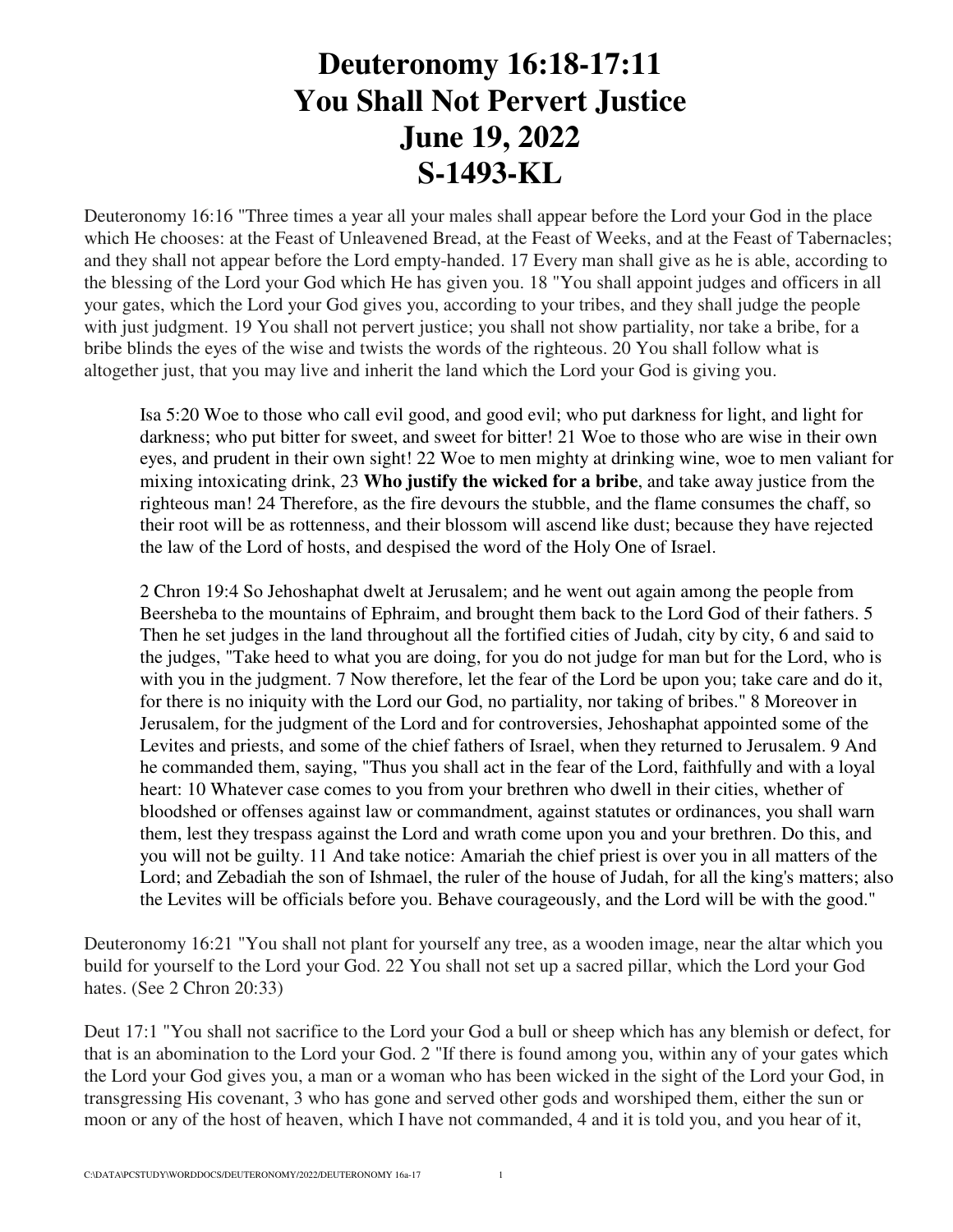then you shall inquire diligently. And if it is indeed true and certain that such an abomination has been committed in Israel, 5 then you shall bring out to your gates that man or woman who has committed that wicked thing, and shall stone to death that man or woman with stones.

1 Kings 21:7 Then Jezebel his wife said to him, "You now exercise authority over Israel! Arise, eat food, and let your heart be cheerful; I will give you the vineyard of Naboth the Jezreelite." 8 And she wrote letters in Ahab's name, sealed them with his seal, and sent the letters to the elders and the nobles who were dwelling in the city with Naboth. 9 She wrote in the letters, saying, Proclaim a fast, and seat Naboth with high honor among the people; 10 and seat two men, scoundrels, before him to bear witness against him, saying, You have blasphemed God and the king. Then take him out, and stone him, that he may die. 11 So the men of his city, the elders and nobles who were inhabitants of his city, did as Jezebel had sent to them, as it was written in the letters which she had sent to them. 12 They proclaimed a fast, and seated Naboth with high honor among the people. 13 And two men, scoundrels, came in and sat before him; and the scoundrels witnessed against him, against Naboth, in the presence of the people, saying, "Naboth has blasphemed God and the king!" Then they took him outside the city and stoned him with stones, so that he died.

Deuteronomy 17:6 Whoever is deserving of death shall be put to death on the testimony of two or three witnesses; he shall not be put to death on the testimony of one witness. 7 The **hands of the witnesses shall be the first against him to put him to death**, and afterward the hands of all the people. So you shall put away the evil from among you.

Deut 19:15 "One witness shall not rise against a man concerning any iniquity or any sin that he commits; by the mouth of two or three witnesses the matter shall be established. 16 If a false witness rises against any man to testify against him of wrongdoing, 17 then both men in the controversy shall stand before the Lord, before the priests and the judges who serve in those days. 18 And the judges shall make careful inquiry, and indeed, if the witness is a false witness, who has testified falsely against his brother, 19 then you shall do to him as he thought to have done to his brother; so you shall put away the evil from among you. 20 And those who remain shall hear and fear, and hereafter they shall not again commit such evil among you. 21 Your eye shall not pity: life shall be for life, eye for eye, tooth for tooth, hand for hand, foot for foot.

Acts 7:51 "You stiff-necked and uncircumcised in heart and ears! You always resist the Holy Spirit; as your fathers did, so do you. 52 Which of the prophets did your fathers not persecute? And they killed those who foretold the coming of the Just One, of whom you now have become the betrayers and murderers, 53 who have received the law by the direction of angels and have not kept it." 54 When they heard these things they were cut to the heart, and they gnashed at him with their teeth. 55 But he, being full of the Holy Spirit, gazed into heaven and saw the glory of God, and Jesus standing at the right hand of God, 56 and said, "Look! I see the heavens opened and the Son of Man standing at the right hand of God!" 57 Then they cried out with a loud voice, stopped their ears, and ran at him with one accord; **58 and they cast him out of the city and stoned him. And the witnesses laid down their clothes at the feet of a young man named Saul.** 59 And they stoned Stephen as he was calling on God and saying, "Lord Jesus, receive my spirit." 60 Then he knelt down and cried out with a loud voice, "Lord, do not charge them with this sin." And when he had said this, he fell asleep.

Deut 17:8 "If a matter arises which is too hard for you to judge, between degrees of guilt for bloodshed, between one judgment or another, or between one punishment or another, matters of controversy within your gates, then you shall arise and go up to the place which the Lord your God chooses [Jerusalem]. 9 And you shall come to the priests, the Levites, and to the judge there in those days, and inquire of them; they shall pronounce upon you the sentence of judgment. 10 You shall do according to the sentence which they